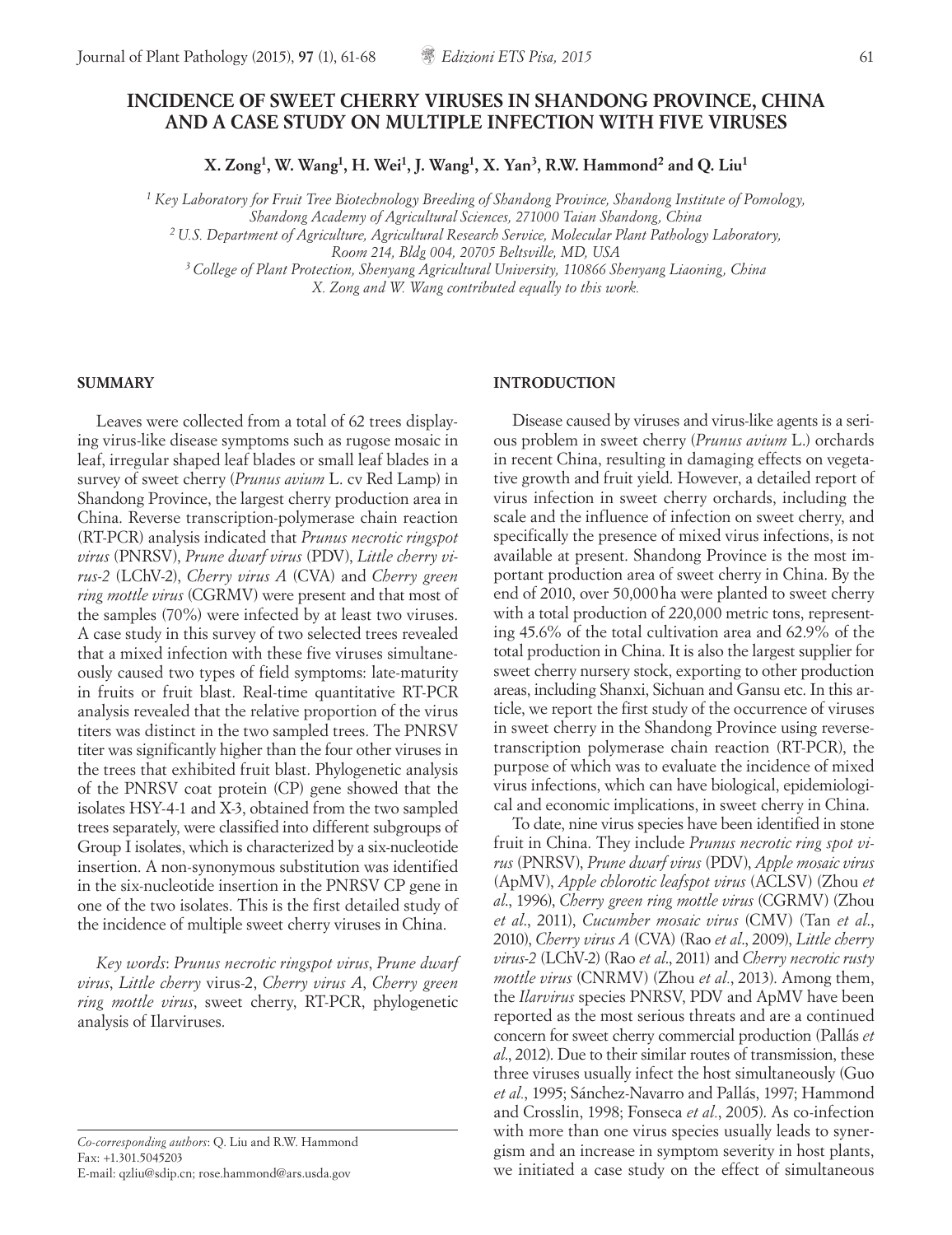natural infection of sweet cherry trees with multiple viruses to determine if symptomatology could be correlated to relative virus concentrations. We compared field symptoms, identified the virus species present in the infection, and performed a relative quantification of each virus. In addition, we performed a phylogenetic analysis of the CP gene in two isolates of PNRSV obtained from individual trees exhibiting different symptoms to establish if there was a correlation between the phylogenetic grouping and symptomatology.

### **MATERIALS AND METHODS**

**Plant materials and primers for RT-PCR detection.** To survey viruses in sweet cherry trees in Shandong Province, 62 leaf samples were collected from nine orchards during 2011 and 2013, including 12 samples from Taian (two locations), 17 samples from Feicheng county (three locations), 21 samples from Xintai county (three locations) and 12 samples from Yantai (one location). All of the samples were obtained from the cultivar 'Red Lamp', which was considered to be the most important commercial cultivar with the largest cultivation area in China. The samples were selected from 62 trees exhibiting rugose mosaic in leaves, irregularly shaped leaf blades or small leaf blades, all of which were considered as the symptoms of virus-like diseases. The samples were frozen in liquid nitrogen and stored at −70ºC for further use. Leaf samples of the sweet cherry rootstock Gisela 6, obtained from shoot-tip culture by cryotherapy, were used as a negative control to show the specificity of the amplification. Sterile  $ddH_2O$  was used as another negative control to show no contamination in reagents. Amplified fragments of the PNRSV, PDV, LChV-2, CVA and CGRMV coat protein (CP) genes, which were cloned into pMD18-T vectors in our previous work, were used as the positive controls.

In the survey, ten virus species were selected as the targets for RT-PCR detection. Primers for the detection of PNRSV, PDV and CGRMV were referred to in previous reports (Zong *et al*. 2011; Isogai *et al*. 2004). Primers for CVA, LChV-2, *Cherry rasp leaf virus* (CRLV), *Cherry mottle leaf virus* (CMLV), *Little cherry virus-1* (LChV-1) and *Cherry necrotic rusty mottle virus* (CNRMV) were designed based on viral sequence data in Genbank. The sequences of the primers are shown in Table 1.

**RNA extraction and RT-PCR detection.** Total RNA for RT-PCR detection was extracted from the plant samples using a CTAB-based method according to the protocols of Gasic with some modifications in sample amounts (Gasic *et al*., 2004). Briefly, frozen leaf tissue (100mg~300mg) was ground in liquid nitrogen using a mortar and pestle and transferred into a microcentrifuge tube containing 1mL of CTAB buffer (2% CTAB, 2% PVP, 100mM Tris-HCl pH8.0, 25mM EDTA, 2.0M NaCl, 0.5g/l spermidine and 2% β-mercaptoethanol), vortexed and incubated at 65ºC for 10min and centrifuged at 15,000*g* for 1min. The samples were further processed according to the protocols of Gasic *et al*. (2004). The resulting total RNA was dissolved in 50μl nuclease-free water. The quality and concentration of RNA was estimated by agarose gel electrophoresis and by evaluation in a Nanophotometer P330 (Implen, Germany). The samples collected from different locations were extracted separately to avoid cross contamination between samples.

For cDNA synthesis, reverse transcription was carried out using the random hexamer primer according to instructions of Fermentas RevertAidTM First Strand cDNA Synthesis kit (Fermentas, Thermo Scientific, Beijing, China).

For PCR detection, the cDNA (1µl) was used for amplification performed in an Eppendorf Mastercycler Gradient 5331 (Hamburg, Germany) in a total volume of 25 µl using the virus-specific primers listed in Table 1 and Taq PCR Mastermix (TIANGEN, China) at 95ºC for 5min for denaturation and 35 cycles of amplification (95ºC for 50 s, 55ºC for 50 s and 72ºC for 50 s), with a final step of 72ºC for 10min. The PCR products (10μl) were analyzed in 1.5% agarose gel electrophoresis.

**Field symptoms recording in the case study on multiple infections with five viruses.** In order to evaluate the severity of the multiple infections with viruses, the field symptoms of the trees found to be simultaneously infected with five viruses in this survey were recorded in 2011 and 2013. Blooming dates, morphology of the flowers, symptoms in leaf blades and the development of the fruits were observed.

**Quantitative analysis of the viruses in the case study.**  No. 35 and No. 40 sample trees, identified by RT-PCR detection as containing a mixed infection of the same five viruses, were selected for further analysis, mainly because they were located in different orchards, were infected with the same virus species, and exhibited altered fruit development. Flowers were taken separately for the analysis.

Total RNA was extracted as described above and treated with RNase-free DNase (Promega, USA) to eliminate genomic DNA contamination. cDNA was synthesized according to the same protocols above. Fluorescent realtime quantitative PCR was performed on an ABI 7500 Real-time Detection System (Applied Biosystems, USA) to determine the relative expression of the five viruses. CP gene-specific primer pairs PNRSV-Fr/Rr, PDV-Fr/ Rr, LCV2-Fr/Rr, CVA-Fr/Rr and CGRMV-Fr/Rr (Table 1) were used to amplify the products of 195bp, 112bp, 107bp, 188bp and 88bp, respectively. The sweet cherry housekeeping gene *β-actin*, which was amplified using primer pair ACTIN-Fr/Rr, was selected as the internal control to calibrate the cDNA template of the corresponding samples. PCR amplifications were carried out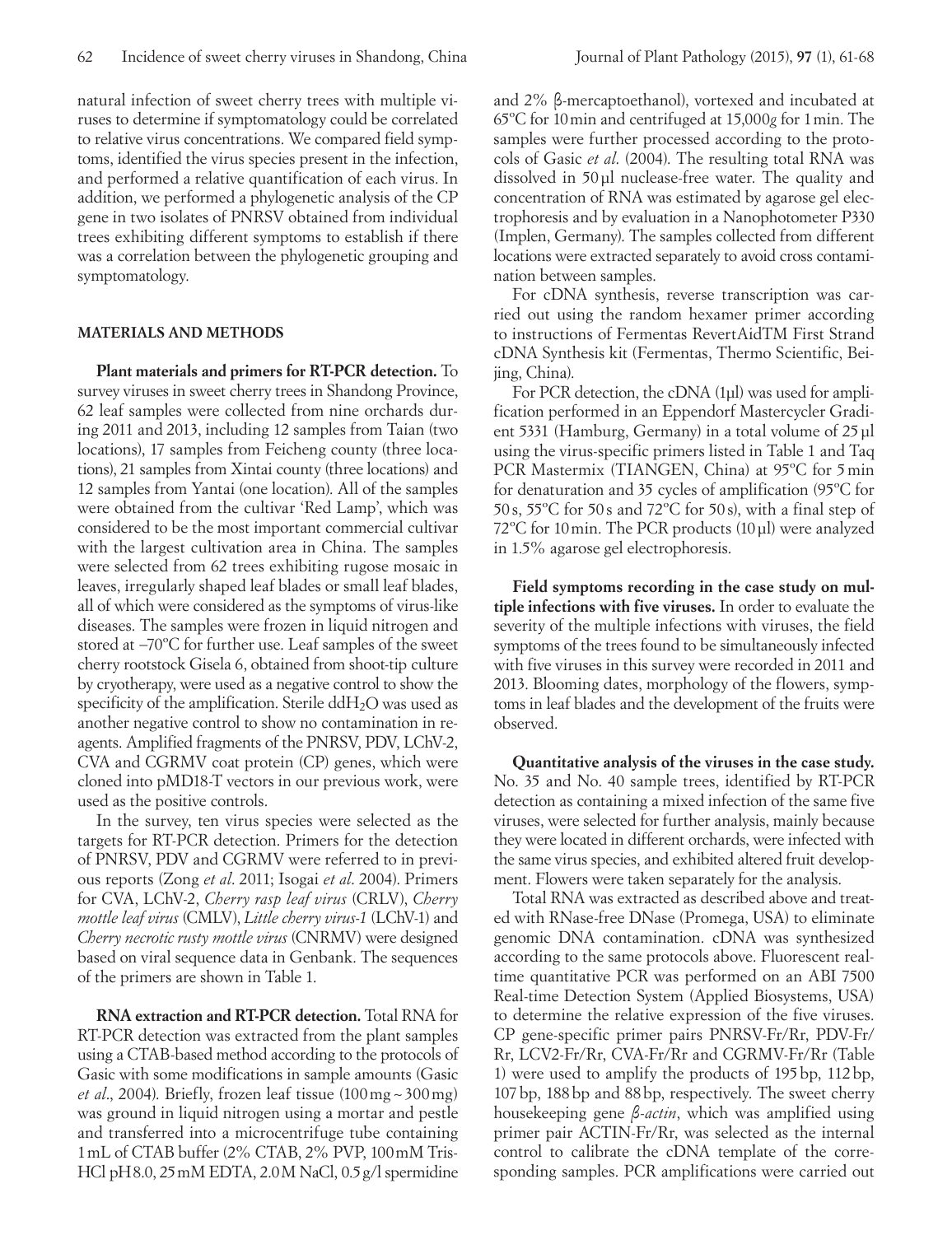in triplicate in a total volume of 20μl containing 10μl of 2×SYBR qPCR Mix (MBI Fermentas), 0.4μl of each primers (5μmol/l), 1μl of a 1:10 diluted cDNA and 8.2μl ddH2O. The PCR program was 95°C for 10min, followed by 50 cycles of 30s at 95°C, 30s at 60°C. A melting curve analysis was added according to the instrument default program, and consisted of 95ºC for 15s, followed by 60°C for 15s and finally 95°C for 15s, to confirm the specificity of amplification. The expression level of each gene was analyzed by the comparative CT  $(2^{-\Delta\Delta CT})$  method.

**Sequence alignment and phylogenetic analysis of the PNRSV isolates in the case study.** The PNRSV CP gene was amplified from the No. 35 (type B; HSY4-1) and No. 40 (type A; X3) samples and cloned into pMD18-T plasmid vector (TaKaRa, Japan) for sequencing. Sequence alignment and phylogenetic analysis were made using MEGA 6.0 software program by means of the neighbor-joining method. Corresponding sequences were submitted to GenBank.

## **RESULTS**

**Molecular detection of cherry viruses from sweet cherry trees.** Electrophoretic analysis of the RT-PCR products revealed the presence of PNRSV, PDV, CVA, LChV-2 and CGRMV, with the PCR products of the expected sizes obtained (data not shown). In contrast, no fragment with expected size was amplified using primer pairs for ACLSV, CRLV, CMLV, LChV-1 or CNRMV (data not shown). These results demonstrate that the samples collected in this survey are infected with at least five viruses. As summarized in Table 2, PNRSV

**Table 1.** Oligonucleotide primers for detection of various viruses by RT-PCR and real-time quantitative RT-PCR (qRT-PCR).

| Primers            | Sequence $(5'$ to $3')$                      | <b>Accession Number</b> | <b>Product Size</b> |  |
|--------------------|----------------------------------------------|-------------------------|---------------------|--|
| <b>RT-PCR</b>      |                                              |                         |                     |  |
| PNRSV-S            | TGGTCCCACTCAGGGCTCAACAAAG                    | NC 004364               | 455bp               |  |
| PNRSV-A            | ACGCGCAAAAGTGTCGAAATCTAAA                    |                         |                     |  |
| PDV-S              | <b>CGAAGTCTATTTCCGAGTGG</b>                  | NC_008038               | 304bp               |  |
| PDV-A              | CCACTGGCTTGTTTCGCTGT                         |                         |                     |  |
| CVA-S              | <b>ATGCTTCGCAGGTGACGATA</b>                  | NC_003689               | 652bp               |  |
| CVA-A              | GCTTGTTTGTGGAGGGAGAC                         |                         |                     |  |
| <b>CGRMV-S</b>     | <b>TAAACCCCTGCAATTCCACTC</b>                 | NC_001946               | 192bp               |  |
| <b>CGRMV-A</b>     | CTCTAAGGAAACTGAAGGAAAA                       |                         |                     |  |
| LChV2-S            | TCCGAATAGTCAGTTCAAAG                         | NC_005065               | 337bp               |  |
| LChV2-A<br>LChV1-S | AATAGCCCTCATAAATCTCC<br>GACGAGCGTGAGATTGAGGA |                         |                     |  |
| LChV1-A            | <b>CTTTGTGCATTGGTGTAGCG</b>                  | NC_001836.1             | 556 <sub>bp</sub>   |  |
| <b>ACLSV-S</b>     | <b>GGTAATCCTGGAACAGA</b>                     |                         |                     |  |
| <b>ACLSV-A</b>     | AAGGCCCTTATTGAAGTCAAA                        | AJ243438.1              | 358 <sub>bp</sub>   |  |
| CRLV-S             | GTGGTCATCTTGCTGGTTAT                         |                         | 775bp               |  |
| CRLV-A             | GGTATAGAAATGCGAACAGAG                        | AY122330.2              |                     |  |
| CMLV-S             | GACTCTTCAGGGTTGGTTCG                         |                         | 425bp               |  |
| CMLV-A             | CTCAATGTGATTTCGCAAGG                         | NC_002500.1             |                     |  |
| <b>CNRMV-S</b>     | GGGCAGAGCCAAATGTAAT                          |                         |                     |  |
| <b>CNRMV-A</b>     | <b>CTAATGAGTCCAGCCACAGG</b>                  | NC 002468.1             | 243bp               |  |
| qRT-PCR            |                                              |                         |                     |  |
| PNRSV-Fr           | TGAAGGACCAACCGAGAG                           |                         |                     |  |
| PNRSV-Rr           | CGACCAGCAAGACATCAG                           | NC 004364               | 195bp               |  |
| PDV-Fr             | ACGTTCCGGTGTGGTTTTGTA                        | NC_008038               | 112bp               |  |
| PDV-Rr             | ATCGCATCCATAAGGGCAGTGT                       |                         |                     |  |
| LChV2-Fr           | TGATGCAGGTAGAGACGGTTTG                       | NC_005065               | 107bp               |  |
| LChV2-Rr           | GAGCATTGTGTATTGTTTTTGACG                     |                         |                     |  |
| CVA-Fr             | GCGGTGGAGGCATCAGAG                           | NC_003689               | 188bp               |  |
| CVA-Rr             | <b>TCTATCACTGGTCTCGGGATTG</b>                |                         |                     |  |
| <b>CGRMV-Fr</b>    | GTGGGGTTGGACTTGAA                            | NC_001946               | 88 <sub>bp</sub>    |  |
| <b>CGRMV-Rr</b>    | CACACTACTGGAGCATACTTT                        |                         |                     |  |
| ACTIN-Fr           | CCTGGACTATGAGCAAGAAC                         | FJ560908                | 142bp               |  |
| ACTIN-Rr           | AATGAGTGATGGTTGGAAGAG                        |                         |                     |  |

Table 2. Detection of PNRSV, PDV, CVA, LChV-2 and CGRMV in sweet cherry trees.

| Virus            | <b>PNRSV</b> | PDV         | CVA         | $LChV-2$      | CGRMV        |
|------------------|--------------|-------------|-------------|---------------|--------------|
| Infection $(\%)$ | 29/62 (46.8) | (59.7 7/62) | 42/62(67.7) | - 7/62 (59.7) | 43/62 (69.4) |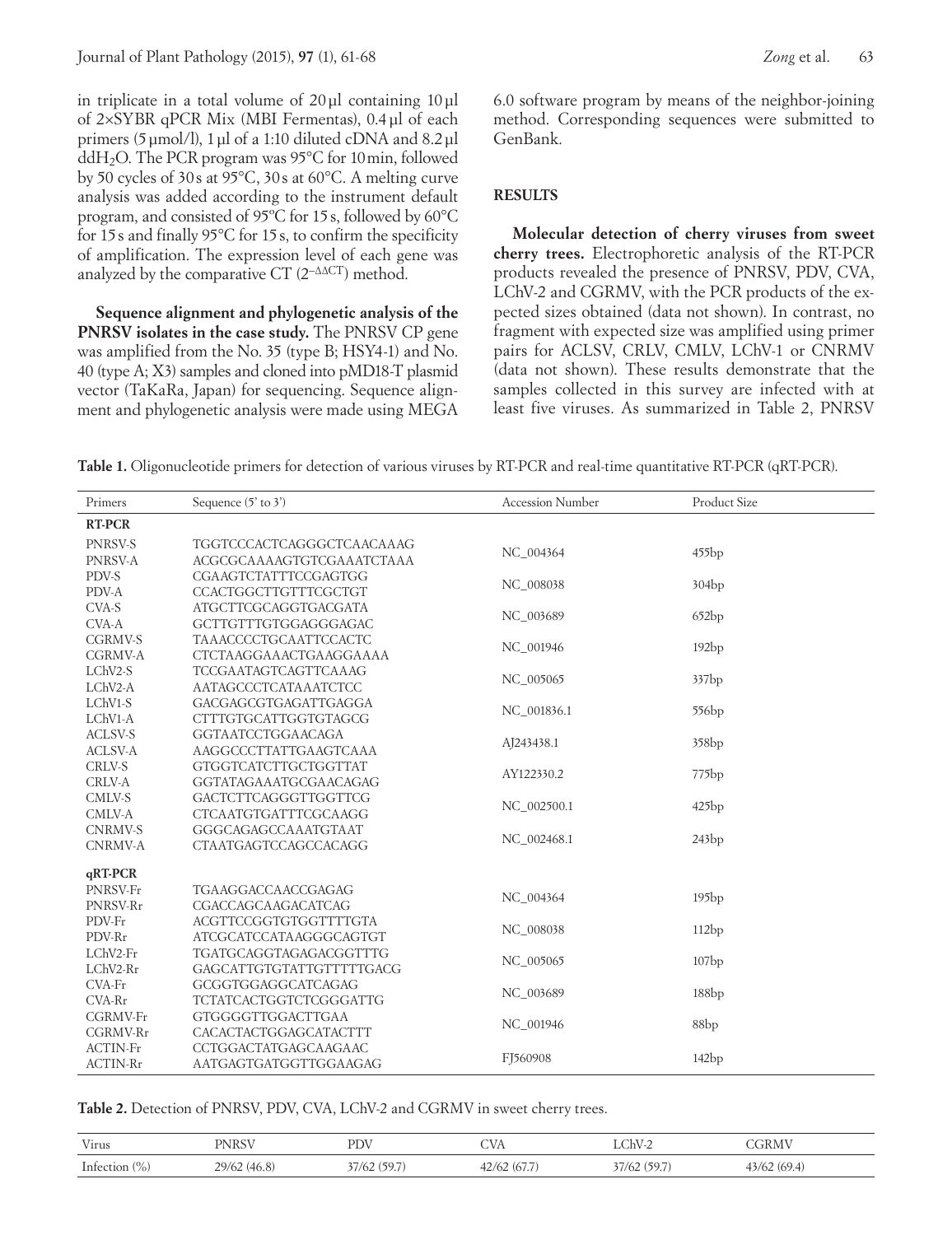

Fig. 1. Statistical data illustrating virus incidence in the 62 field samples in this study. (A) Frequency of infection with single, double, triple, quadruple or quintuple virus species in sweet cherry samples. (B) Bar graph illustrating the percent of samples infected with single or multiple viruses and the viruses present in mixed infections.

and PDV were detected in 29 of 62 samples (46.8%) and in 37 of 62 samples (59.7%), respectively. CVA and CGRMV were detected in a much higher proportion compared to the other three viruses identified in this survey. CVA was detected in 42 of 62 trees (67.7%) and CGRMV was detected in 43 of 62 samples (69.4%). Further analysis indicated that the viruses usually infected the host in a mixed infection. As shown in Fig. 1A, approximately 82.3% of the samples were infected by at least two virus species. Nearly half the samples (29 of 62 samples) were infected simultaneously by four or five virus species. The infected virus species of each sample were recorded and summarized in Fig. 2B. This analysis revealed that 21% of the samples were infected by the virus group 'PNRSV+PDV+CVA+CGRMV+LChV-2' and 14.5% were infected by the virus group 'PDV+CVA+CGRMV+LChV-2'. These two groups represented a much higher proportion of infection than those of other infected samples. It also appeared that some viruses frequently occurred in the presence of a particular virus in the mixed infection. For example, among the 29 PNRSV- positive samples, 24 were simultaneously infected with PDV, and 32 of the 37 LChV-2-positive samples in total were also infected with CVA (Fig. 1B).

**Comparison of the field symptoms in the case study on multiplex infection with five viruses.** The field symptoms of the trees sampled in this survey were recorded from 2011 to 2013. The trees naturally infected with five viruses simultaneously drew more attention primarily because although the trees were positive for the same collection of virus species, different symptoms were evident.

The symptoms were primarily represented by two types: those plants that produced fruit normally and those that did not bear fruits. As shown in Fig. 2A (type A) and Fig. 2B (type B), some symptoms were common among the two types. When compared to healthy trees (disease-free

defined as not containing any of the viruses that were assayed for), the blooming date of the infected trees was almost five days later and the petals were smaller and wrinkled. The leaves appeared to be rugose with thin and irregular shapes. Chlorotic spots were unevenly distributed between the interveinal areas of the upper leaf-surface. However, fruit development showed different phenotypes**.** In Fig. 2B, during the early stage of fruit development, no evident distinction was observed. But two weeks after full blossom, the fruits in the infected trees did not fully develop and finally dropped. The infected trees seldom bore mature fruits. However, as shown in Fig. 2A, cherry fruits could fully develop to maturity, but the fruit suture was deeper and more obvious compared with the fruits of healthy trees and the shape of the fruit was asymmetrical along the suture. Due to the late flowering in the diseaseinfected trees, the fruit maturity was postponed for five to seven days correspondingly.

**Quantitative analysis of the five viruses in the case study.** In order to reveal the factors possibly causing different symptoms in cherry fruit development, the relative proportion of the virus titers was determined. Two sampled trees from different orchards, which were represented as type A and type B corresponding to the symptoms described in Fig. 2, were selected in the case study. As shown in Fig. 3, some similar characteristics in virus gene expression could be detected in both type A and type B sampled trees. The expression levels of *LChV2-CP* and *CGRMV-CP* were much lower than the other three virus genes in both trees. However, the relative proportion of each virus titer in flowers was different in the two sampled trees. The expression of *PDV-CP* was slightly higher than *PNRSV-CP* and *CVA-CP* in the type A sampled tree. On the other hand, *PNRSV-CP* was highly expressed and there was no significant difference between *CVA-CP* and *PDV-CP* in the type B sampled tree.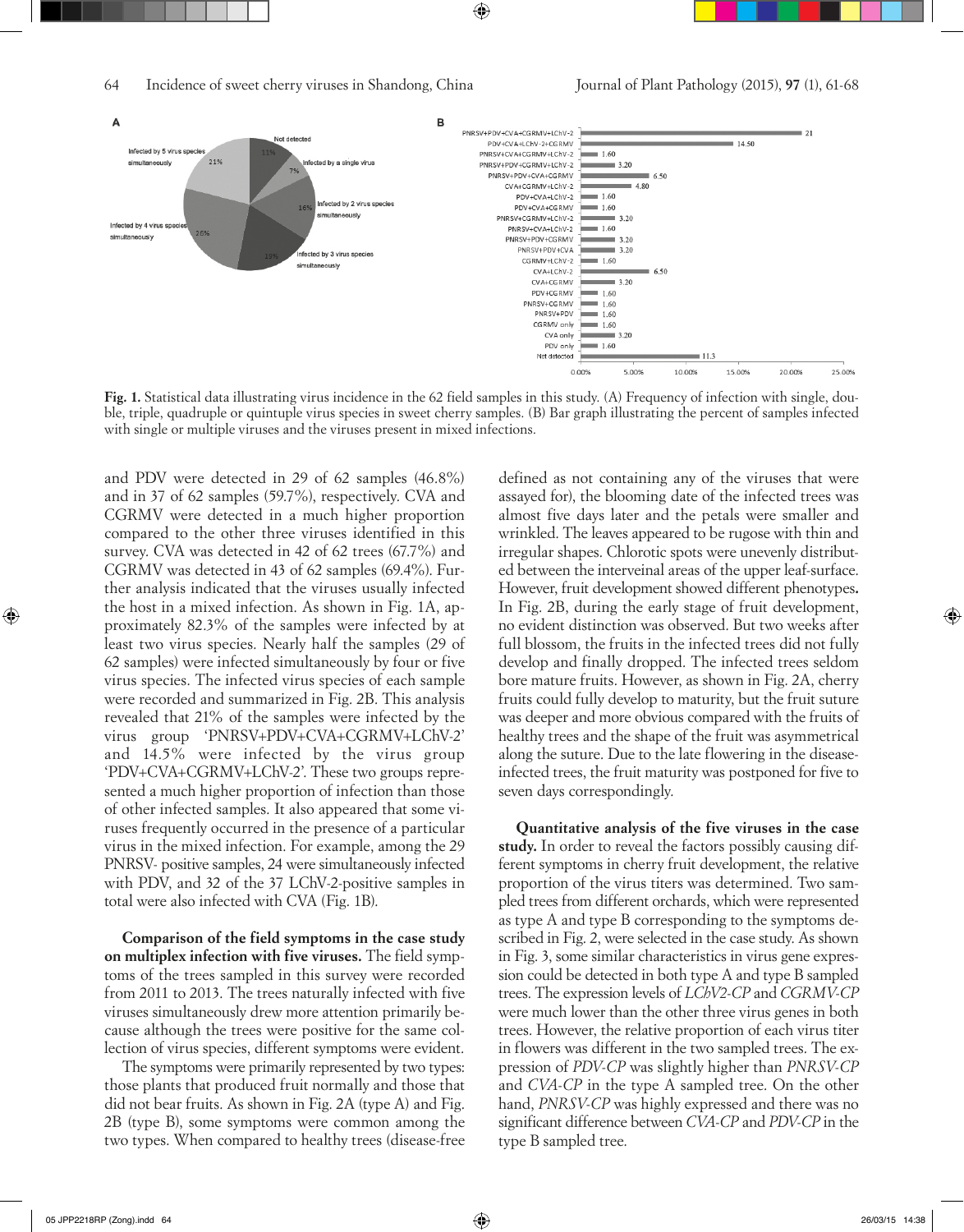

**Fig. 2.** Field symptoms observed in sweet cherry trees infected simultaneously with PNRSV, PDV, CVA, CGRMV and LChV-2. (A) Type I, late flowering time observed, however, cherry fruits could fully develop to maturity. The fruit suture was deeper and more obvious compared with the fruits in the healthy trees and the shape of the fruit was asymmetrical along the suture. (B) Type II, late flowering time observed and fruits blasting.

**Sequence analysis of PNRSV coat protein genes in the case study.** It was reported by Pallas *et al*. that *Ilarvirus* species are a continued concern for fruit trees and PNRSV may cause chlorotic or yellow line pattern mosaic in leaves and delay in fruit maturity (Pallás *et al*., 2012). This description was similar to the symptoms observed in our study. Previous reports indicated that the phylogroups of PNRSV isolates tended to exhibit different symptoms in hosts, mild or severe (Aparicio *et al*. 1999; Aparicio and Pallás, 2002; Hammond, 2003). Thus, the phylogenetic relationships of PNRSV isolates from the two sampled trees were analyzed based on sequences of CP gene. As indicated in Fig. 4A, both the isolates HSY-4-1 (type B) and X-3 (type A) clustered into Group I (PV32), of which some isolates have been reported to be virulent. Further comparison of sequence polymorphisms within the CP genes was carried out, primarily because the two isolates were classified into different subgroups within Group I (Fig. 4A). As indicated in Fig. 4B, while HSY-4-1 and X-3 possessed the common sequence features of Group I, including a six-nucleotide insertion at position 1226 (resulting in



**Fig. 3.** Relative expression of the CP gene of five viruses in flowers collected from two sampled trees in the case study. It was analyzed by qRT-PCR using primers listed in Table 1. Expression (y-axis) was calculated relative to the expression of *β-actin* (at zero). Standard deviation is represented by vertical lines above the bars.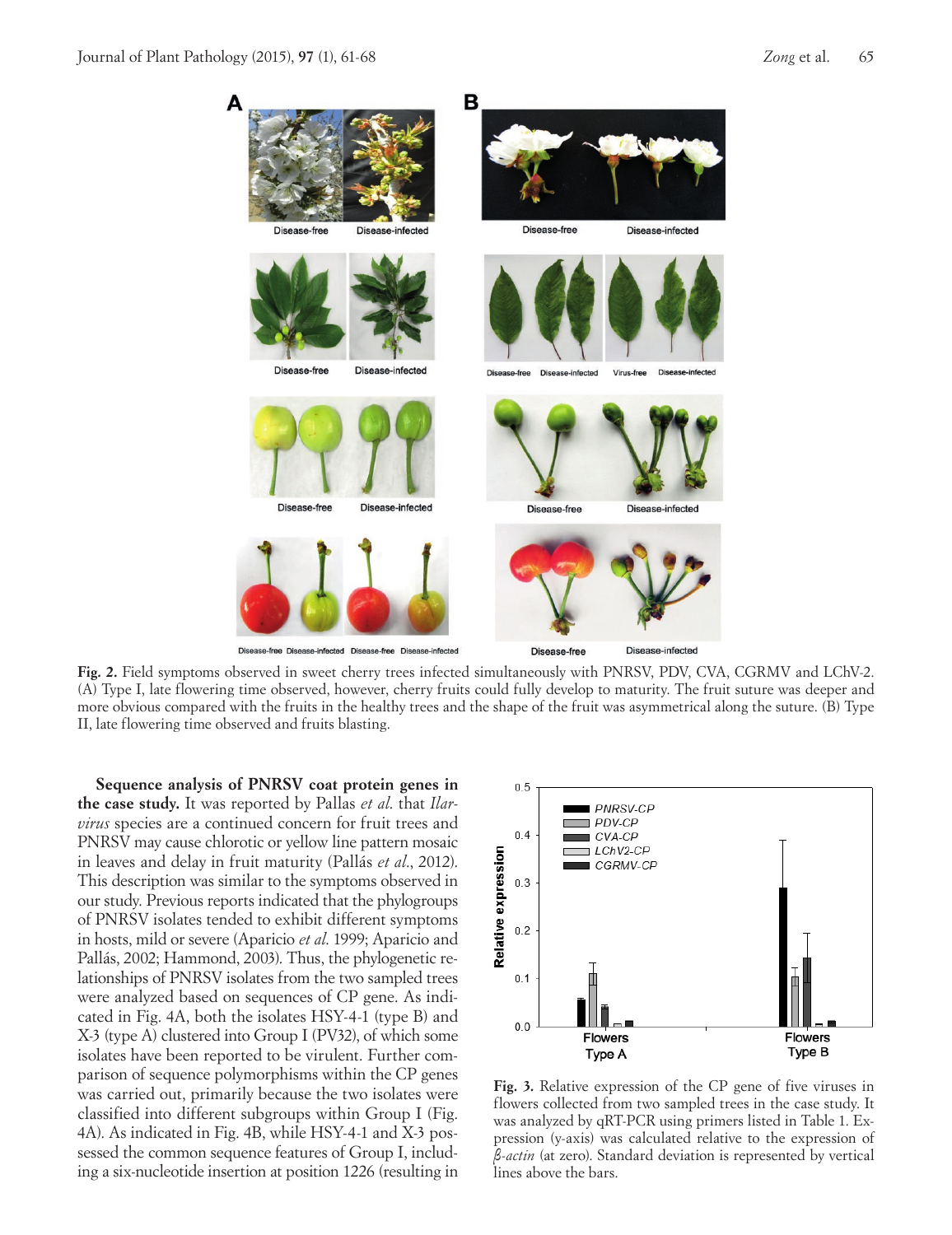

**Fig. 4.** Phylogenetic analysis and multiple alignment of the nucleotide sequences of the CP genes of PNRSV. (A) Phylogenetic tree of PNRSV CP gene sequences characterized in this study (\*). Branch lengths are proportional to the number of inferred characters. Group designations on the right reflect major groupings of PNRSV isolates. (B) Nucleotide features of Group I isolates. The majority sequence was generalized from the available representatives of all three groups of PNRSV. Subgroups of Group I, designated as 1, 2 and 3, are presented as described in Hammond (2003). Asterisks represent nucleotides gaps of major groups. The six-nucleotide insertion in Group I is underlined. The special nucleotides sites in HSY-4-1 and X-3 are denoted by a dot (·) over the majority sequence.

a two amino acid insertion in the CP) of RNA3, there are also several point mutations.  $C\rightarrow T$  transitions occurred at 8 different positions, nt. 1238, 1245, 1251, 1260, 1348, 1393, 1442 and 1597, G→A transitions occurred at 5 different positions, nt. 1201, 1225, 1270, 1303 and 1447, and A→T tranversions occurred at position 1258, 1338, 1396 and 1519. According to this analysis, the frequency of  $C\rightarrow T$  transition was much higher than the other nucleotides transition or transversion types. Additional nucleotide polymorphisms that occur in subgroups within Group I were also present. For example, HSY-4-1 included the C→T transition at position 1209 as well as position 1288 and  $G \rightarrow A$  transition at position 1585, which are characteristic of Group III (PE5), while X-3 did not possess these transitions contained the majority sequence of subgroup-1, -2 and -3 (Hammond, 2003). In addition, it is notable that the six-nucleotide insertion occurring in HSY-4-1 was 'AATAAG' and in X-3 it was 'ATTAGG', which caused a non-synonymous substitution of amino acid residues.

### **DISCUSSION**

Several recent papers have reported the incidence of stone fruit viruses in China. PNRSV, PDV, ACLSV and ApMV were first detected by ELISA in China in 1996 (Zhou *et al.*, 1996). During 2009 to 2011, a number of viruses such as CVA, CGRMV and LChV-2 were subsequently identified (Rao *et al*., 2009; Rao *et al*., 2011; Zhou *et al*., 2011). These papers described a first report of a single virus but did not include other extensive information. Shandong Province plays a key role in the production of sweet cherry in China. Surveys on the incidence of virus disease in this district could provide some guidance to the rest of the country for virus testing, not only because this province is the largest cultivation area of sweet cherry trees, but it also holds the dominant position in nursery stock exporting to the rest of the country.

In this study, we tested cherry leaf samples by RT-PCR for the presence of ten virus species and found that the samples were positive for up to five of these viruses. The detection rates for CVA and CGRMV, at 67.7% and 69.4% respectively, were much higher than those for PNRSV, PDV, and LChV-2. A high infection rate with CVA was previously observed in Japan, where 92% of the trees tested were infected with this virus (Isogai *et al*., 2004). However, there was no evidence that this virus was associated with any known disease. It was hypothesized that CVA infection may not be significant individually, but may enhance the severity of symptoms when combined with other viruses (James and Jeckmann, 1998). CVA was originally found in a cherry tree affected by little cherry disease (Jelkmann, 1995), however LChV-2 was later shown to be the main pathogen of little cherry disease (Rott and Jelkmann, 2001). In our study, there appeared to be an association between infection with CVA and LChV-2. For example, there were 37 LChV-2-positive samples in total and 32 of them were also infected with CVA. PNRSV and PDV, thought to be the most serious pathogens in sweet cherry commercial production, also appeared to infect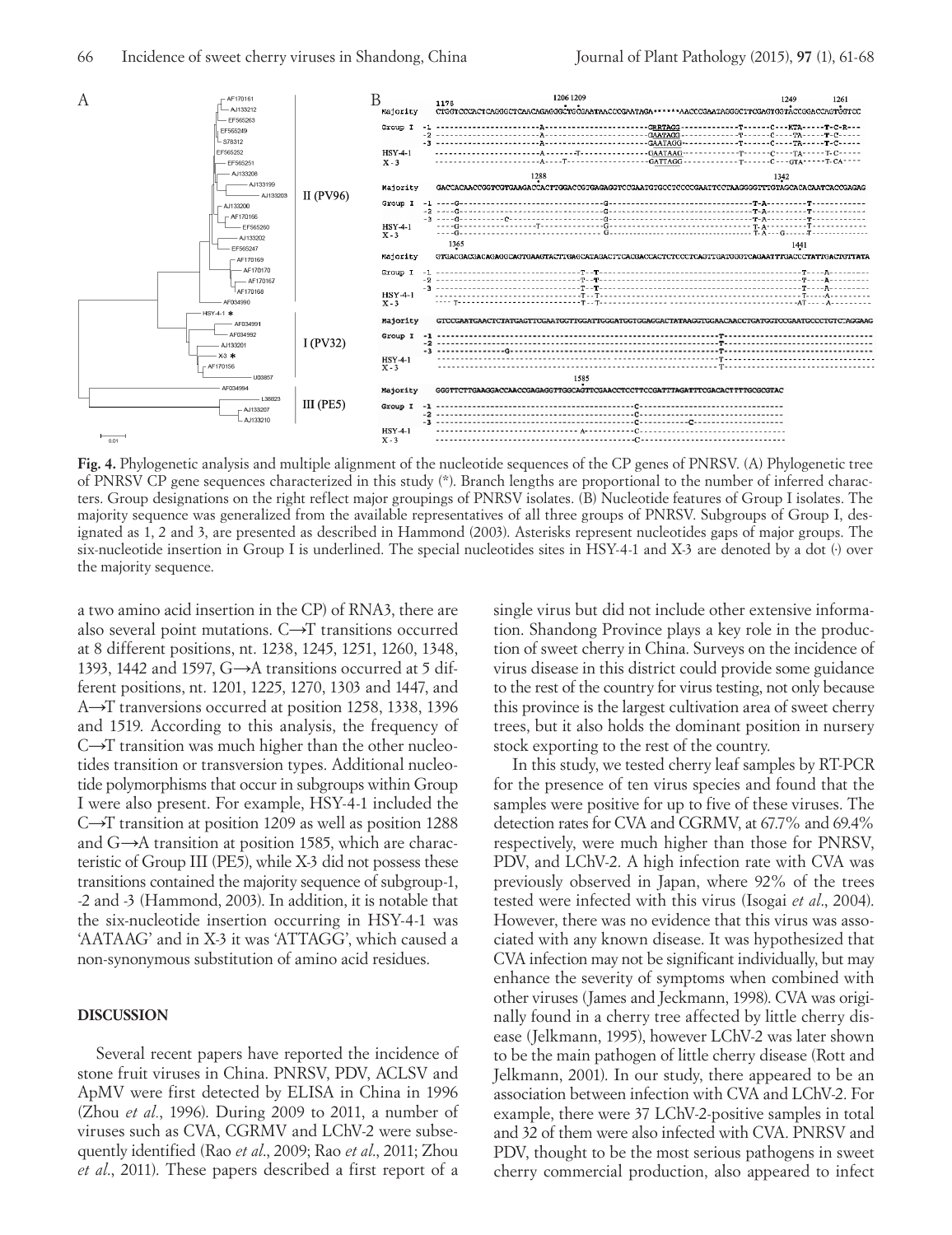the hosts in a similar manner. In our study, among the 29 PNRSV positive samples, 24 of them were simultaneously infected with PDV. Such mixed infections have also been reported in other regions, such as Japan (Isogai *et al*., 2004) and California (Sabanadzovic *et al*., 2005).

In this study, in order to make a preliminary inquiry about the effects of mixed virus infection on cherry production, we showed a case study on the sampled trees that were infected by five viruses simultaneously based on RT-PCR detection. The field symptoms were mainly divided into two types: those that produced fruit (type A) and those did not bear fruits (type B). Late flowering time was commonly observed in both types (Fig. 2). It can be inferred that multiplex virus infection may affect the development of flowers and fruits in cherry trees. Since the sampled trees were infected by the same virus combinations, what factors lead to the different phenotypes in fruit development?

As an initial inquiry into the potential causes of the different phenotypes observed, we first compared the relative proportions of each virus titer in the flowers taken from the sampled trees. LChV-2 and CGRMV accumulated less than the other three viruses in both samples. The relative proportion of PNRSV titers was different, making up the highest proportion in type B-sampled trees. Although a correlation between high PNRSV titers and the phenotypes from a case study cannot be proven, it proposes an interesting question that may be further analyzed by a larger sample statistics and by experimental infection of trees by single and multiple viruses.

Phylogenetic relationships of PNRSV isolates were reported to be a potential factor that leads to different symptoms in hosts (Aparicio *et al*. 1999; Aparicio and Pállas, 2002; Hammond, 2003). The CP sequences of the HSY-4-1 and X-3 variants of PNRSV reported here revealed that the PNRSV variants grouped with cherry isolates predominantly considered to produce severe symptoms (Group I) and containing a six-nucleotide insertion in the coding region (Hammond, 2003; Hammond and Crosslin, 1998). Based on the limited data on pathogenicity of PNRSV isolates considered in the earlier study (Hammond, 2003) a strong correlation between symptom severity and group association based on the CP sequence could not be drawn, although there was a general trend for severe isolates to cluster into Group I. A nonsynonymous substitution of amino acid residues caused by substitution in six-nucleotide insertion was observed in sequences alignment (Fig. 4B). However, it is unclear if there is a biological significance of the six-nucleotide insertion in the CP gene. A recent study suggests that PNRSV RNA1 and RNA2, encoding proteins required for virus replication, co-determine viral pathogenicity, and that differences in pathogenicity are not determined by genomic RNA3 alone which encodes the movement protein and CP (Cui *et al.*, 2013).

Finally, other potential causes might also be taken into consideration to explain the difference in fruit

development between the type A and type B phenotypes, for example, the composition of the pollination cultivars surrounding the sampled trees may influence fruit set. In addition, although the same virus combinations were identified from the sampled trees by RT-PCR, it was not determined if other pathogens were present in the sampled trees. Deep-sequence analysis for pathogen identification may be a more efficient means to identify all of the pathogens present in the infected trees. In summary, our study revealed some details about the incidence of virus disease in sweet cherry within the largest stone fruit production area in China. To our knowledge, this is the first detailed investigation of sweet cherry virus infection in China.

# **ACKNOWLEDGEMENTS**

The authors are grateful to Dr. Yan Zhao and Dr. John Hammond for their useful suggestions and comments. This work was supported by Program for International S&T Cooperation Project of China (2012DFR30700), Special Fund for Agro-scientific Research in the Public Interest of China (200903019) and Agricultural Breeding Project of Shandong Province, China.

### **REFERENCES**

- Aparicio F., Myrta A., Terlizzi B.D., Pallás V., 1999. Molecular variability among isolates of *Prunus necrotic ringspot virus* from different *Prunus* spp. *Virology* **89**: 991-999.
- Aparicio F., Pallás V., 2002. The molecular variability analysis of the RNA3 of fifteen isolates of *Prunus necrotic ringspot virus* sheds light on the minimal requirements for the synthesis of its subgenomic RNA. *Virus Genes* **25**: 75-84.
- Cui H., Hong N., Wang G., Wang A., 2013. Genomic segments RNA1 and RNA2 codetermine viral pathogenicity to adapt to alternating natural *Prunus* hosts. *Molecular Plant Microbe Interactions* **26**: 515-527.
- Fonseca F., Neto J.D., Martins V., Nolasco G., 2005. Genomic variability of *Prune dwarf virus* as affected by agricultural practice. *Archives of Virology* **150**: 1607-1619.
- Gasic K., Hernandez A., Korban S.S., 2004. RNA extraction from different apple tissues rich in polyphenols and polysaccharides for cDNA library construction. *Plant Molecular Biology Reporter* **22**: 437a-g.
- Guo D., Maiss E., Adam G., Casper R., 1995. *Prunus necrotic ringspot ilarvirus*: nucleotide sequence of RNA3 and the relationship to other ilarviruses based on coat protein comparison. *Journal of General Virology* **76**: 1073-1079.
- Hammond R.W., 2003. Phylogeny of isolates of *Prunus necrotic ringspot virus* from the *Ilarvirus* Ringtest and identification of group-specific features. *Archives of Virology* **148**: 1195-1210.
- Hammond R.W., Crosslin J.M., 1998. Virulence and molecular polymorphism of *Prunus necrotic ringspot virus* isolates. *Journal of General Virology* **79**: 1815-1823.